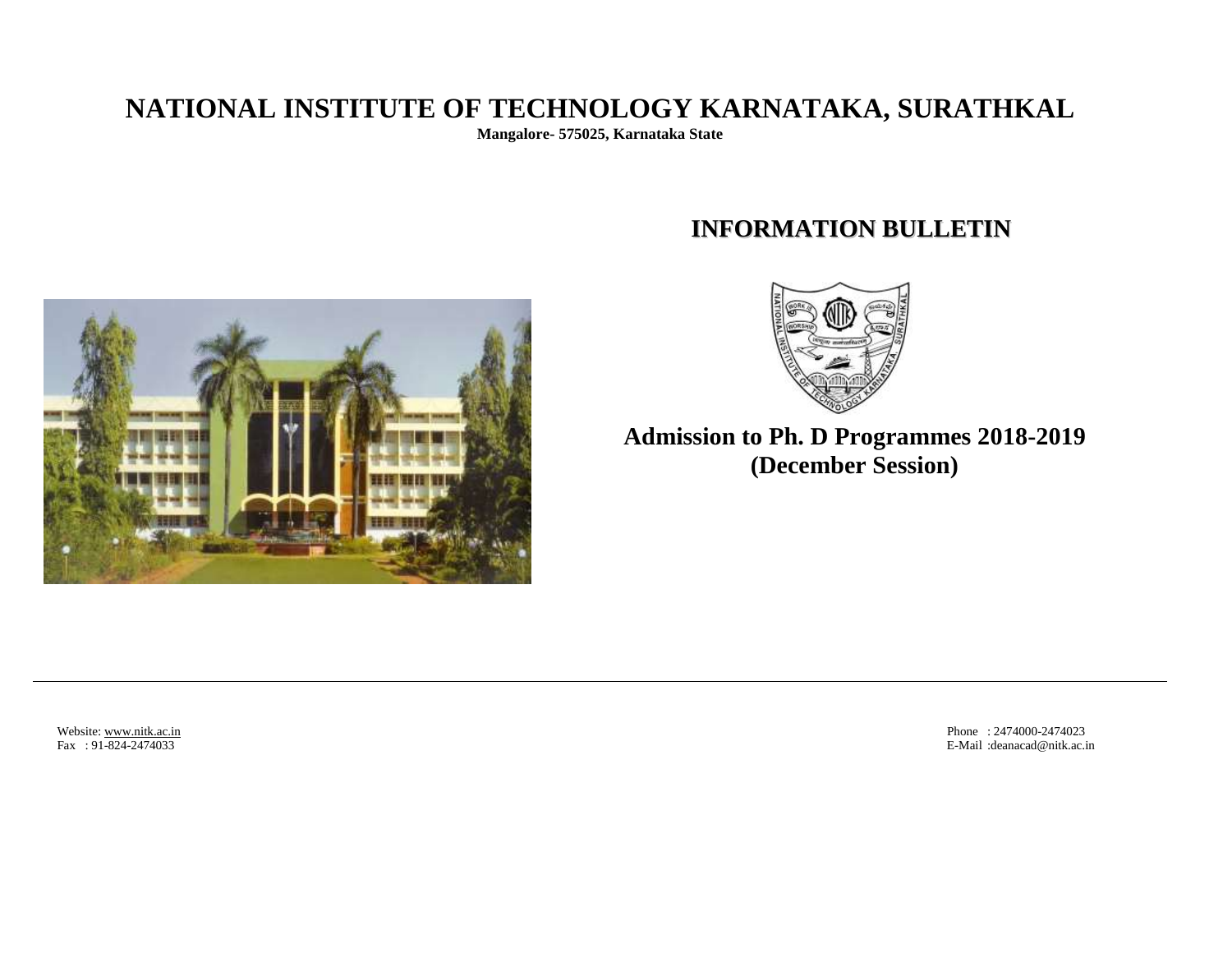**NATIONAL INSTITUTE OF TECHNOLOGY KARNATAKA, SURATHKAL** 

**Mangalore- 575025, Karnataka State, India**

# **INFORMATION BULLETIN**



**Admission to Ph. D Programmes 2018-2019 (December Session)**

Website[: www.nitk.ac.in](http://www.nitk.ac.in/) Phone : 2474000-2474023<br>
Fax : 91-824-2474033 E-Mail :deanacad @nitk.ac.i E-Mail :deanacad@nitk.ac.in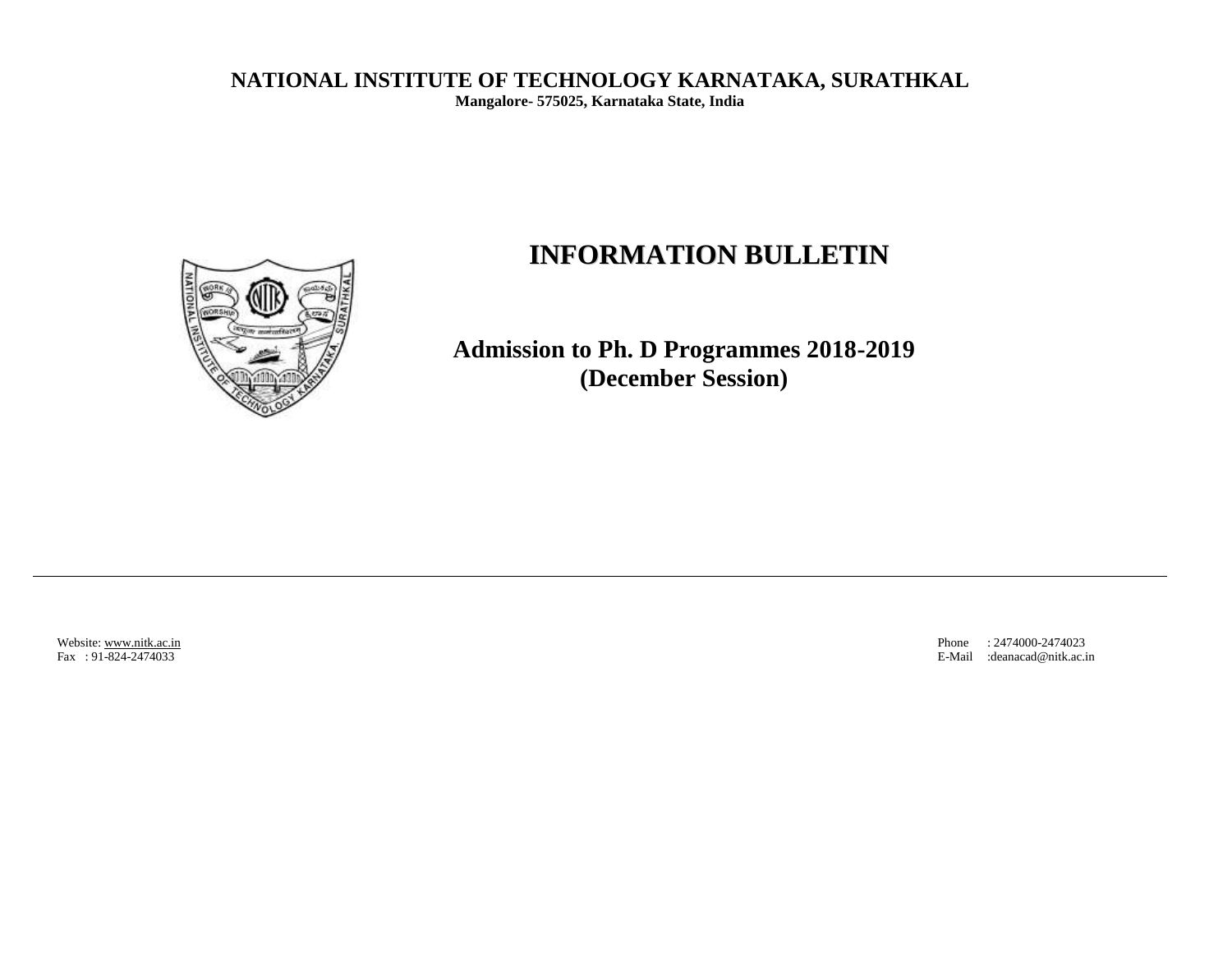# **CONTENTS**

| Yage No. |  |
|----------|--|
|----------|--|

| 1.  | The Institute                                  | $\mathbf{1}$   |
|-----|------------------------------------------------|----------------|
| 2.  | Location                                       | $\mathbf{1}$   |
| 3.  | Self-Contained Residential Campus              | $\mathbf{1}$   |
| 4.  | <b>Computing Facilities and Campus Network</b> | $\mathbf{1}$   |
| 5.  | <b>Library Facilities</b>                      | $\overline{2}$ |
| 6.  | <b>Courses of Study</b>                        | $2 - 3$        |
| 7.  | Minimum Qualifications/Eligibility             | $3 - 7$        |
| 8.  | <b>Selection Procedure</b>                     | $7 - 8$        |
| 9.  | How to Apply                                   | 8              |
| 10. | Intake for Ph. D Programmes                    | $9-11$         |
| 11. | Documents to be Produced                       | 11             |
| 12. | <b>Financial Assistance</b>                    | $11 - 12$      |
| 13. | Fees and Deposits                              | 13-14          |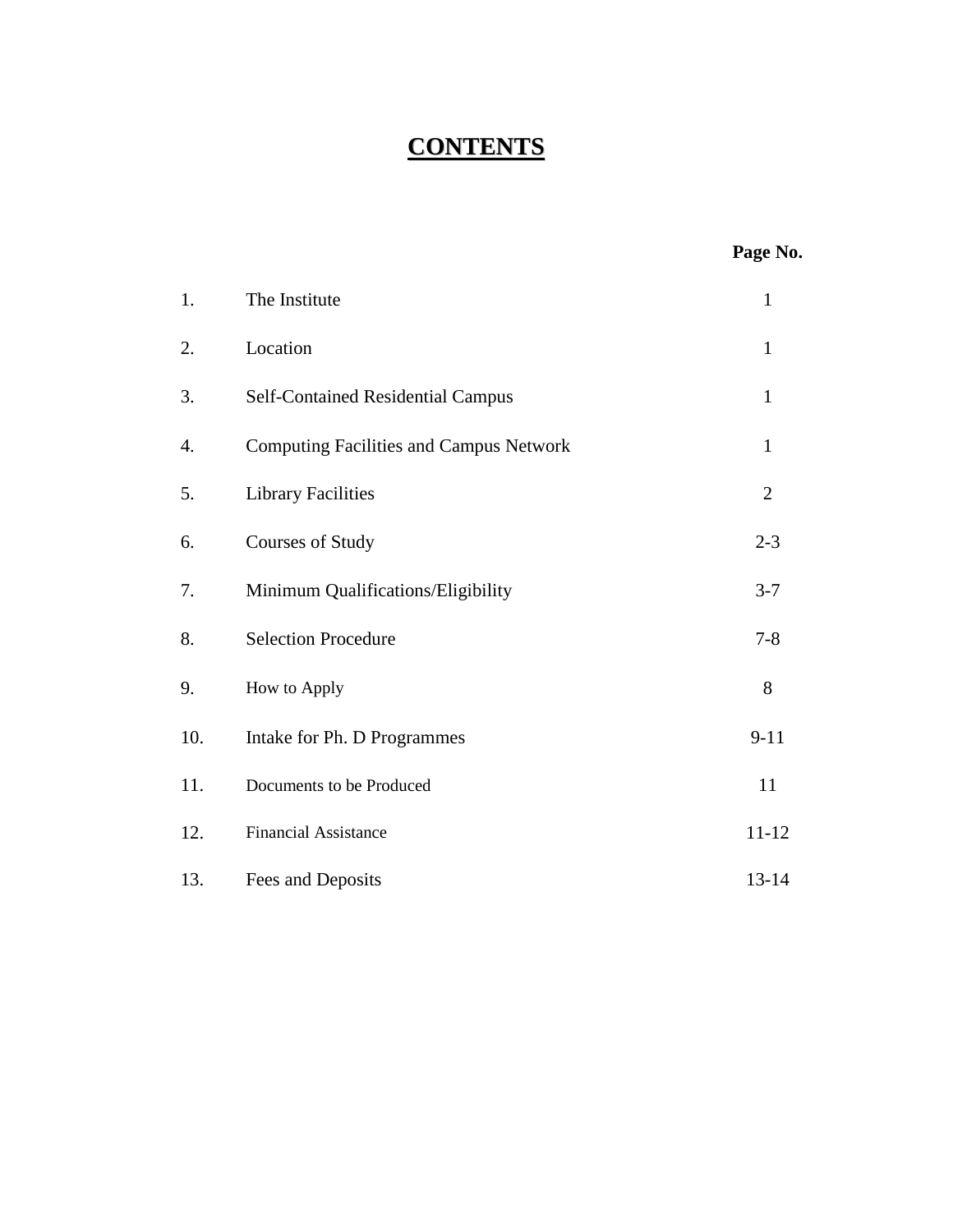# **NATIONAL INSTITUTE OF TECHNOLOGY KARNATAKA, SURATHKAL**

# **1. The Institute:**

The National Institute of Technology Karnataka (NITK), Surathkal is rated as one of the top Institutions in India. Since its inception in 1960 as the Karnataka Regional Engineering College, the Institute has established itself as a premier center engaged in imparting quality technical education and providing support to research and development activities. The Government of India as per the NIT Act 2007 declared NIT as Institute of National Importance. The Institute is governed by the rules and statutes of the NIT Act. The Institute has a long tradition of research for several years in both traditional and modern areas of engineering and sciences in all departments. The Institute has been actively involved in application oriented research focussed in resolving problems faced by the society in several areas like environment, water resources, rock mechanics, new structures, VLSI, etc. NITK attracts students from all over the country and abroad. The Institute admits students to the B.Tech degree program on the basis of the Joint Entrance Examination (JEE Mains). Foreign students are admitted on various student exchange programs through MEA, ICCR, etc. and scheme of Direct Admission to Students Abroad (DASA). Scholarship seats for M.Tech programs are awarded on the basis of the Graduate Aptitude Test in Engineering (GATE) and a few seats are available for sponsored students. The institute admits students to MCA Program on the basis of NIMCET, admission to MBA is made on the basis of CAT score and for M.Sc Program admissions are made based upon the academic performance and written aptitude test conducted by the Institute. Every year the Institute offers 150 Ph D fellowships and also admits sponsored/external candidates to the doctoral program. NITK graduates are sought after by top industries/companies and the Institute has been rated as one of the best Institutions in the country with regard to student placements.

# **2. Location**:

NITK is located in Mangalore City along the Kanyakumari-Mumbai National Highway 66. It is well connected by road, rail and by air to major cities in India and a few international destinations. The Institute is located amid 300 acres of sylvan surroundings with the picturesque Western Ghat Mountains on the east and the sun-kissed sands of the Arabian sea to the west. The Mangalore (Bajpe) airport and the Mangalore Railway Station are about 20 kms. away from the Campus, while Surathkal Railway Station is about 3 kms. away from the campus. The campus is located far away from the din and bustle of a city and is very conducive for academic activities. The climate throughout the year is equitable and has temperature range of 18 to 38° Celsius. The campus being on the sea shore, is blessed with clean air and healthy climate.

### **3. Self-Contained Residential Campus:**

The Institute is a residential Institution with adequate hostel facilities for boys and girls. All the students are expected to stay in the Institute hostels. To suit the tastes of the students from different regions, independent messes of various types are run in different hostels. The amenities include 11 Hostel blocks for boys & 8 hostel blocks for ladies with all basic amenities. A good number of faculty quarters provide ample opportunity to draw upon benefits of campus life. Vast stretches of play fields, a swimming pool, a gymnasium, a central library, a well equipped Health Care Centre, post office, branches of State Bank of India and Canara Bank, both with ATM facilities and two canteens are the amenities available. N.C.C. and N.S.S. constitute two more prominent extra-curricular activities in addition to music, photography, web enthusiast and dramatic clubs of the Institute.

#### **4. Computing Facilities and Campus Network:**

NITK has a campus wide network spanning the entire campus – academic buildings, guest houses, student hostels and campus residences. Each department has its own LANs connected to this network. These LANs have adequate number of computers to cater to the needs of the department. The campus network uses 12 core optical fibre cabling for inter building connectivity with 1Gbps speed depending on the no. of computers in the end point LANs. Intra departmental and Hostel LANs are fast Ethernet (100 Mbps). Residences on a DSL (broad band) network with ADSL2 technology. The Institute has 24 x 7 Internet connectivity. The journals subscribed through INDEST consortium are available throughout the campus LAN. The Institute's network operations and data centre are in CCC. These are kept functioning round the clock. The Server capacity of the data centre is expanded to support the additional demands. The Institute is part of National Knowledge Network (NKN). The institute hosts the NPTEL video and text lessons in its service for the Campus Network. The present bandwidth is 1 Gbps to NKN and 155 Mbps to BSNL, both shared by the entire campus LAN.

### **5. Library Facilities:**

 NITK has a modern Central Library with more than two lakhs of documents consisting of Technical books, reports, standards, CD-ROMS, Audio Visual Educational Cassettes and back volumes of journals including book-bank section.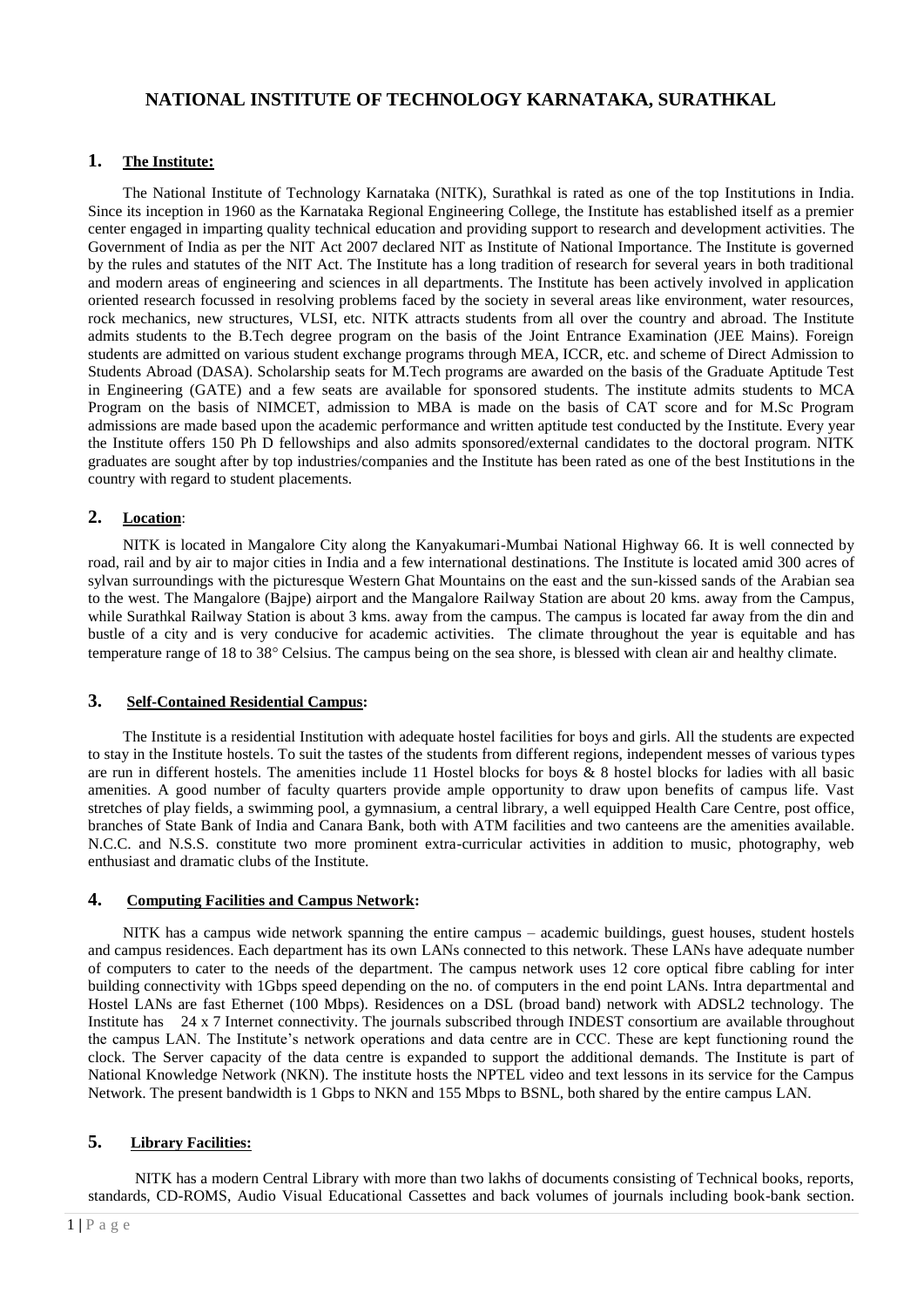The Library subscribes to 413 periodicals (print) - 136 Indian; 259 Foreign plus 4000 + e-Journals and 300 + e-Books besides a holding of 7000 + back volumes of journals. The Book-Bank books are for issue to students on monthly basis. The central library is also extending its services to the local industries and educational institutions by giving membership facilities. For the benefit of the users, we are providing the open access facilities, Xerox facility, online database on ejournals and e-books. Library is fully automated and computerized information retrieval service- OPAC (Online Public Access Catalogue) is available at 10 different nodes in the library. Internet and online search facilities are also made available to the end users of the library.

 Library has access to 3876 full text Print / online journals and 7156 abstract journals through Indian National Digital Library in Engineering, Science and Technology (INDEST). It coordinate and provide access to these online full text and abstract journals such as IEEE databases, Science Direct, Indian Standards, ASME, ASCE & Nature Journals, etc. Separate digital library unit is established for accessing digital resources. The library has membership with INFLIBNET, DELNET and Mangalore University, thereby facilitate to access to over 5000 additional online resources.

The Institute Library functions from 8.00 A.M to 12.00 midnight from Monday to Saturday, from 8.00 A.M. to 4.00 P.M. on Sunday and from 9.00 to 12.00 noon on General Holidays.

#### **6. Courses of Study:**

The Institute offers undergraduate programmes in 9 disciplines and post-graduate programmes in 30 specialized areas. The Institute also offers facilities for research leading to Ph.D. degrees in various branches of Engineering, Science, Humanities, Social Science and Management. The academic responsibilities are shared by the following 14 Teaching Departments

- 1. Applied Mechanics & Hydraulics
- 2. Chemical Engineering
- 3. Chemistry
- 4. Civil Engineering
- 5. Computer Science and Engineering
- 6. Electrical & Electronics Engineering
- 7. Electronics & Communication Engineering
- 8. School of Management
- 9. Information Technology
- 10. Mathematical and Computational Sciences
- 11. Mechanical Engineering
- 12. Metallurgical & Materials Engineering
- 13. Mining Engineering
- 14. Physics

The Teaching Departments responsible for conducting the 30 postgraduate programmes are shown below.

#### **a) Civil Engineering:**

| 1)                 | M.Tech.(ST) | $\sim$                   | <b>Structural Engineering</b>                 |
|--------------------|-------------|--------------------------|-----------------------------------------------|
| $\rm ii)$          | M.Tech.(GT) | $\overline{\phantom{a}}$ | Geotechnical Engineering                      |
| $\overline{111}$ ) | M.Tech.(EN) | $\overline{\phantom{a}}$ | <b>Environmental Engg</b>                     |
| iv)                | M.Tech.(TS) | $\sim$                   | <b>Transportation Engg.</b>                   |
| V)                 | M.Tech.(CM) | $\sim$                   | <b>Construction Technology and Management</b> |
|                    |             |                          |                                               |

#### **b) Applied Mechanics & Hydraulics:**

| $\rm vi)$ | M.Tech.(MS) | <b>Contract Contract</b> | <b>Marine Structures</b>                        |
|-----------|-------------|--------------------------|-------------------------------------------------|
| vii)      | M.Tech.(WR) | <b>Contract Contract</b> | Water Resources Engineering and Management      |
| viii)     | M.Tech.(RS) | <b>Contract Contract</b> | Remote Sensing & Geographic Information Systems |

#### **c) Mechanical Engineering:**

| ix)          | M.Tech.(TH) | $\sim$ | Thermal Engineering              |
|--------------|-------------|--------|----------------------------------|
| $\mathbf{X}$ | M.Tech.(MF) | $\sim$ | Manufacturing Engineering        |
| xi)          | M.Tech (MC) | $\sim$ | Mechatronics Engineering.        |
| xii)         | M.Tech (DP) | $\sim$ | Design and Precision Engineering |

#### **d) Electronics & Communication Engineering:**

| xiii) | M.Tech.(VL) | $\overline{\phantom{0}}$ | <b>VLSI</b> Design               |
|-------|-------------|--------------------------|----------------------------------|
| xiv)  | M.Tech.(CE) | $\overline{\phantom{0}}$ | <b>Communication Engineering</b> |

#### **e) Chemical Engineering:**

| XV)   | M.Tech. (PD)   | $\sim$ | <b>Chemical Plant Design</b> |
|-------|----------------|--------|------------------------------|
| xvi)  | M.Tech. (PC)   | $\sim$ | Industrial Pollution Control |
| xvii) | $M.Tech.$ (IB) | $\sim$ | Industrial Biotechnology     |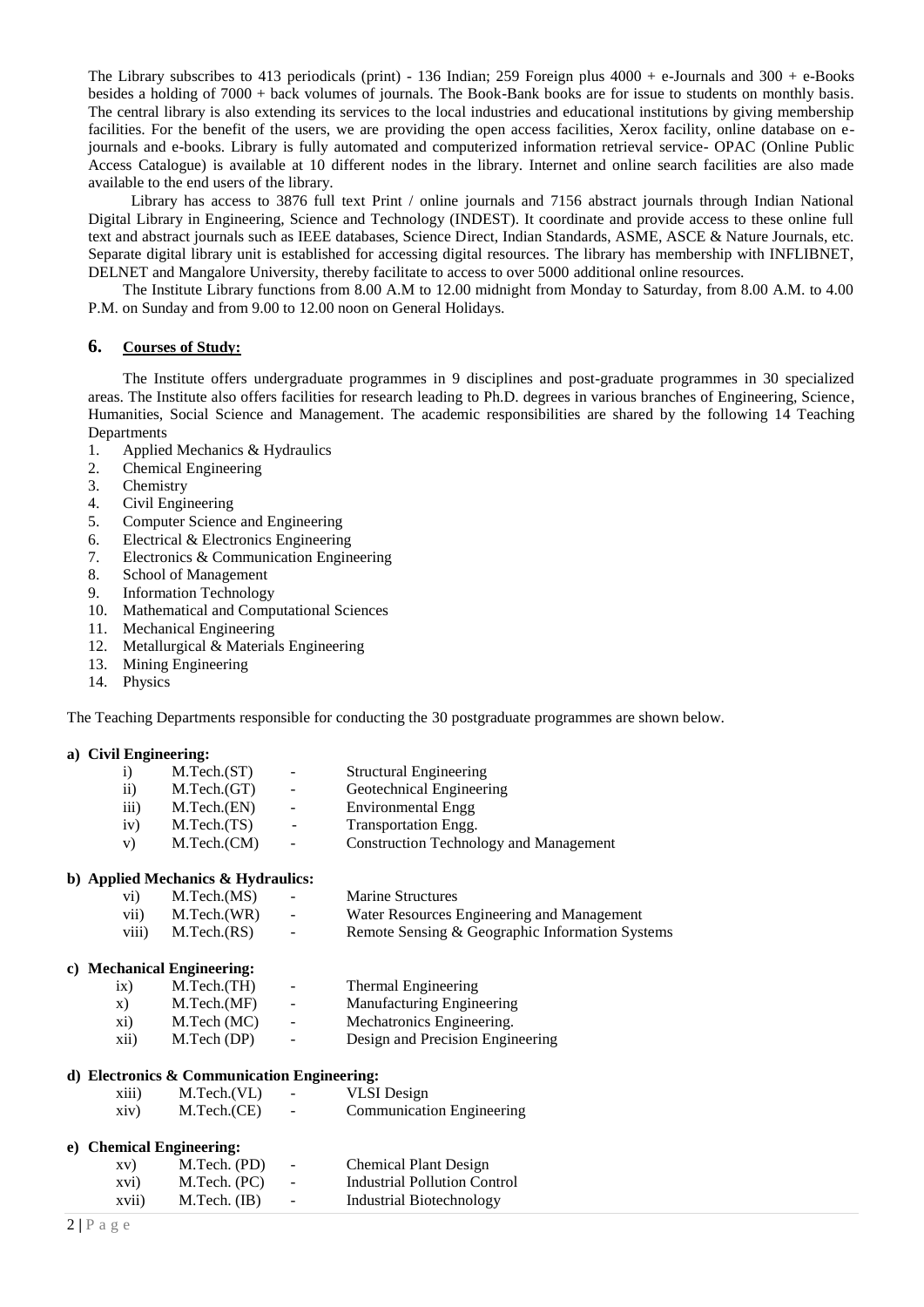|                            | f) Metallurgical & Materials Engineering:   |                |                                                         |
|----------------------------|---------------------------------------------|----------------|---------------------------------------------------------|
| xviii)                     | $M.Tech. (PM) -$                            |                | Process Metallurgy                                      |
| xix)                       | $M.Tech. (ML)$ -                            |                | <b>Materials Engineering</b>                            |
| XX)                        | $M.$ Tech. $(NT)$ -                         |                | Nanotechnology                                          |
|                            | g) Electrical & Electronics Engineering:    |                |                                                         |
| $\overline{xxi}$           | $M.Tech. (PS) -$                            |                | Power & Energy Systems                                  |
| h) Information Technology: |                                             |                |                                                         |
| xxii)                      | M.Tech(IT)                                  | $\sim 100$     | <b>Information Technology</b>                           |
|                            | i) Computer Science and Engineering:        |                |                                                         |
| xxiii)                     | M.Tech. (CS)                                | $\sim$ $-$     | Computer Science and Engineering                        |
| $\overline{xxiv}$          | M.Tech. (IS)                                |                | Computer Science and Engineering - Information Security |
| j) Mining Engineering:     |                                             |                |                                                         |
| XXV)                       | M.Tech<br><b>Contract Contract</b>          |                | Rock Excavation Technology and Management.              |
|                            | (by Research)                               |                |                                                         |
|                            | k) Mathematical and Computational Sciences: |                |                                                         |
| xxvi)                      | $M$ Tech.(CMA) -                            |                | <b>Computational Mathematics</b>                        |
| xxvii)                     | $M.C.A. (MCA)$ -                            |                | <b>Master of Computer Applications</b>                  |
| I) School of Management:   |                                             |                |                                                         |
| xxviii)                    | M.B.A.                                      | $\blacksquare$ | Master of Business Administration                       |
| m) Chemistry:              |                                             |                |                                                         |
| $\overline{xx}$            | M.Sc.(CY)                                   |                | M.Sc. in Chemistry                                      |
| n) Physics:                |                                             |                |                                                         |
| XXX)                       | M.Sc.(PH)                                   | $\blacksquare$ | M. Sc. in Physics                                       |

# **7. Minimum Qualification / Eligibility:**

## **A. Ph.D. Programme**

- i) Admission to a Ph.D. Programme shall be open to Indian Nationals who passed the qualifying degree in relevant field with a Cumulative Grade Point Average (CGPA) of at least 6.0 in the 0-10 scale grading system, or not less than 60% marks in the aggregate (taking into account the marks scored in all the subjects of all the public/ university examinations conducted during the entire prescribed period for the qualifying degree). However, this prescribed minimum shall be a CGPA of 5.5 or 55% marks in the aggregate for SC/ST/PwD candidates. The prescribed qualifying examination is as follows:
	- a. For PhD in Engineering/Technology Master's degree in relevant field.
	- b. For PhD in Physics Master's degree in relevant field
	- c. For PhD in Chemistry M.Sc. / M. Tech in relevant field including M. Pharma
	- d. For PhD in Mathematics M.Sc.in Mathematics / M. Tech in relevant field / MCA
	- e. For PhD in Humanities, Social Science and Management Master degree in relevant field, CA along with undergraduate degree.

If the evaluation system in qualifying degree is in both CGPA and Marks, CGPA value will be considered. In such cases, conversion from Grade point system to Percentage system will not be considered.

- ii) Only those applicants having Post-Graduate Degree in Basic Sciences / Social Sciences / Humanities / Management/ Mathematics / Engineering / Technology and who have qualified through **NET/GATE** are eligible for admission to PhD programme **(As per 43<sup>rd</sup> Senate Meeting dated 15.09.2017 vide Item No. 43.3.10(2)).** 
	- iii) There will be only two types of student status for Ph.D. program during the December Admission 2018-19
		- 1. Full-time students on Institute Scholarship
		- 2. Internal Registrants –Sponsored Institute or Project Staff of NITK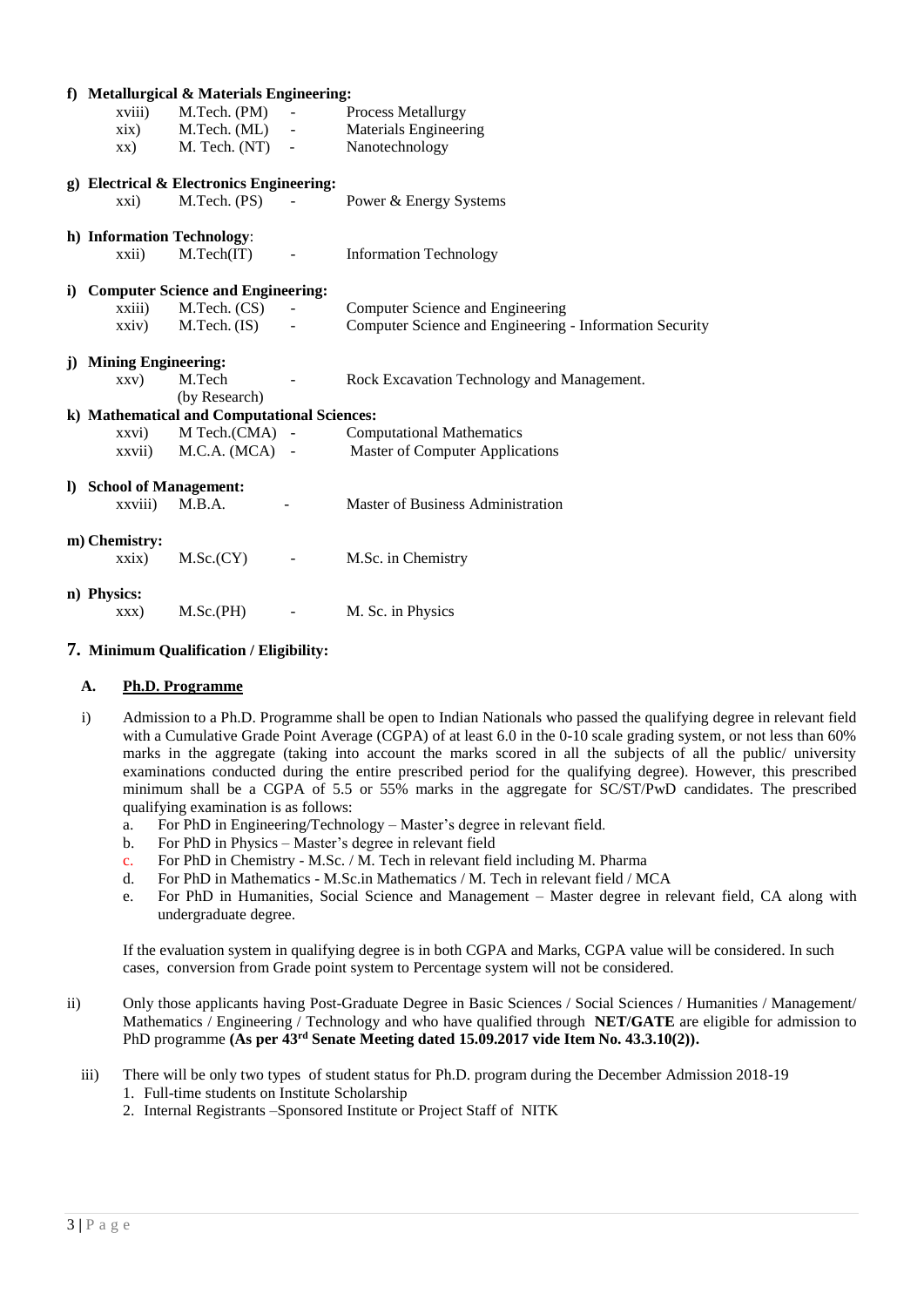#### *Specializations in Ph.D. Programme are listed below:*

| 1.               | Civil Engineering                                   | Structures, Geotechnical, Transportation, Construction Technology and Management<br><b>Environment, Earth Sciences</b>                                                                                                                                                                                                                                                                                                                                                                                                                                    |
|------------------|-----------------------------------------------------|-----------------------------------------------------------------------------------------------------------------------------------------------------------------------------------------------------------------------------------------------------------------------------------------------------------------------------------------------------------------------------------------------------------------------------------------------------------------------------------------------------------------------------------------------------------|
| 2.               | Applied Mechanics &                                 | Water Resources Engg & Management, Marine Structures & Coastal Engg., RS &                                                                                                                                                                                                                                                                                                                                                                                                                                                                                |
| 3.               | Hydraulics<br><b>Mechanical Engg</b>                | GIS Applications.<br>Renewable Energy, Alternative Fuels, IC Engine & Combustion, Refrigeration and<br>Air-conditioning, Heat Transfer, Fluid Dynamics, Fracture Mechanics and Fatigue,<br>FEM, Stress Analysis, Tribology, Machine Dynamics and Vibration, Advanced<br>Materials, Advanced Manufacturing, Mechatronics, MEMS, Nanotechnology,<br>Robotics and Control, Product Design, Structural Acoustics, Polymer Nano-<br>Composites, Precision Manufacturing.                                                                                       |
| 4.               | <b>Electrical and Electronics</b><br>Engineering    | Adaptive and Distributed Signal Processing for Sensing and Image Applications;<br>Control System; Electrical Machines and Machine Diagnosis; High Voltage<br>Engineering and Field Computations; Power Electronics and Drives; Power Systems;<br>Renewable Energy Technologies; Smart Grid Technologies.                                                                                                                                                                                                                                                  |
| 5.<br>6.         | Electronics & Commn.<br><b>Chemical Engineering</b> | Communication/VLSI/ Signal Processing<br>Process Development, Particulate Systems, Environmental Engineering, Transfer<br>Biotechnology,<br>Operations,<br>Industrial<br>Energy,<br>Modelling<br>and<br>Simulation, Computational Fluid Dynamics, Nanosciences / Nanotechnology, Polymer<br>nanocomposites, Process dynamics and control                                                                                                                                                                                                                  |
| 7.               | Metallurgical & Materials<br>Engineering            | Physical Metallurgy, Mechanical Metallurgy, Extractive Metallurgy, Beneficiation of<br>Minerals, Welding, Surface Engineering, Corrosion, Polymer Nanocomposites,<br>Ceramic and Polymeric Nanofabrics, Energy conversion and storage, Thin films &<br>coatings, Advanced Materials, Heat transfer studies.                                                                                                                                                                                                                                               |
| 8.               | Mining Engg.                                        | Rock Mechanics & Ground Control Engineering, Drilling & Blasting, Mine Planning,<br><b>Environmental Management</b>                                                                                                                                                                                                                                                                                                                                                                                                                                       |
| 9.<br>10.<br>11. | Physics<br>Chemistry<br>School of Management        | <b>Condensed Matter Physics (Experimental)</b><br>Inorganic, Materials, Physical and Organic Chemistry<br>Business Policy, International Business, Technology Management, Organizational<br>Behaviour, Human Resource Management, Marketing, Corporate Finance, Capital<br>Markets, Behavioural Finance, Development Economics, International Economics,<br>Agricultural Economics, Rural Development, Applied Econometrics, Operations<br>Management, Information Systems, E-Governance, English and Comparative<br>Literature, and Other related areas. |
| 12.              | Mathematical and<br><b>Computational Sciences</b>   | Computational Fluid Dynamics, Wireless Sensor Networks, Reliability Engineering,<br>Graph Theory, Graph Algorithms, Computer Network Security, Real Analysis,<br>Dynamical Systems, Image Processing, Differential Equations, Numerical Methods.<br>Algebra, Number Theory, Cryptography, Functional Analysis, Spectral Analysis,<br>Cloud Computing                                                                                                                                                                                                      |
|                  | 13. Information Technology                          | Affective Computing, Big Data Analytics, Cloud/Edge/Fog Computing, Cloud<br>Security, Computer Networks, Cyber Security, Databases, Data Mining, Distributed<br>Computing, Healthcare Informatics, High Performance Computing,<br>Information<br>Retrieval, Information Security, Internet of Things, Natural Language Processing,<br>Network Security, Semantic Web Technology, Social Multimedia/Social Network<br>Analysis, , Software Engineering, Web Services, Wireless Sensor Networks.                                                            |
| 14.              | Computer Science and<br>Engg.                       | Computer Networks, Software Engineering, Distributed Computing, Data Mining,<br>Information Security, High Performance Computing, Computer Vision, Cloud<br>Computing, Image Processing, Speech Processing, Mobile computing                                                                                                                                                                                                                                                                                                                              |

# **8. Selection Procedure:**

**PhD:** Selection of candidates for admission to Ph. D. programme will be based upon the academic performance in the qualifying examinations, written aptitude test, presentation on a research topic and interview as specified by the concerned departments.

# **9. How to Apply:**

The Information Bulletin, Seat Matrix and Online Application portal for admission to PhD programmes is available on the Institute website **[www.nitk.ac.in](http://www.nitk.ac.in/)** . The applicants need to register online with the portal. The registered candidates have to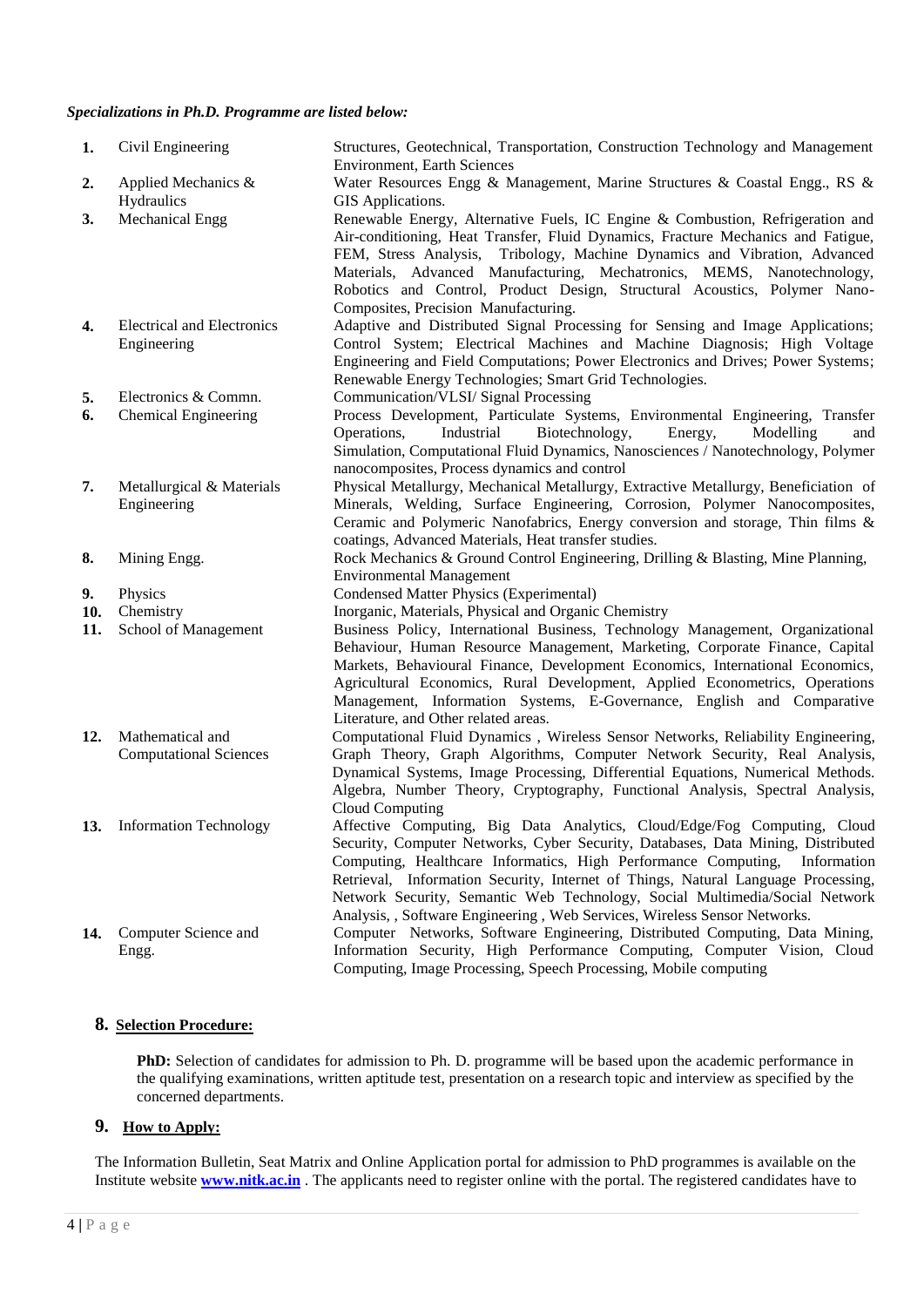complete Online Application form and pay prescribed application fee, i.e. **Rs 500 (OC/OBC) and Rs 150 (SC/ST)**  through the IRIS Portal Registration Link, i.e.<http://applications.nitk.ac.in/>

The **hardcopy** of the completed application form with payment receipts and copy of necessary documents is to be sent to the Assistant Registrar (Academic), National Institute of Technology Karnataka, Surathkal, Srinivasnagar, Mangalore - 575 025, Karnataka, on or before the last date, i.e. **16.11.2018 (Friday).** Applications which are incomplete / defective / received late are liable to be rejected summarily and no correspondence will be entertained on such applications.

**Note: If a candidate desires to apply for PhD programme in one or more departments, he/she should submit separate ONLINE APPLICATION along with Payment Receipt of Application fee for each program.** Candidates called for interview will have to appear for written test and/or interview at their own cost. The written test and/or interview will be held at N.I.T.K., Surathkal.

### **Calendar of Events for admission to PhD Programmes 2018-19.**

| Last Date for Online Submission of PhD Admissions                                                                                | 14.11.2018 (Wednesday)    |  |
|----------------------------------------------------------------------------------------------------------------------------------|---------------------------|--|
| Last Date for receiving completed applications                                                                                   | 16.11.2018 (Friday)       |  |
| Last date for dispatch of call letters to short-listed candidates, and<br>announcement in the website by respective departments. | 23.11.2018 (Friday)       |  |
| Selection Test and/or Interview                                                                                                  | 3.12.2018 & 4.12.2018     |  |
| Publication of provisional selection/merit-list on website                                                                       | 11.12.2018 (Tuesday)      |  |
| Last date for Sending admission orders/letters                                                                                   | 13.12.2018 (Thursday)     |  |
| Reporting Dates for Selection-List Candidates                                                                                    | $17.12.2018 - 24.12.2018$ |  |
| Last Date for sending admission orders/letters to waiting-list candidates                                                        | 27.12.2018 (Thursday)     |  |
| Last Date for Reporting, for waiting-list candidates                                                                             | 3.01.2019 (Thursday)      |  |
| Course Registration                                                                                                              | 26-12-2018 (Wednesday)    |  |
| Classes begin                                                                                                                    | 27.12.2018 (Thursday)     |  |

### **10. Intake for PhD Programmes:**

### **1) PhD Programme for 2018-19: (December Session)**

| <b><i>Category</i></b> | OBC<br>∩∩ |   | $\mathbf{c}$ | am  | Persons with disability (PWD)     |     |         |                 | <b>Total</b> |
|------------------------|-----------|---|--------------|-----|-----------------------------------|-----|---------|-----------------|--------------|
|                        | vc        |   | ou           | IJΙ | $\overline{\textbf{O}}\textbf{C}$ | овс | CΩ<br>v | $\alpha$ m<br>ິ |              |
| Intake                 | ററ<br>∠∪  | ت | 10           |     |                                   |     |         |                 | 00           |

### OC = Open Category / GM

**Note**: Foreign Nationals are admitted to PhD program under the ICCR Scheme.

### **Note:**

- i) Reserved Seats unfilled due to non availability of SC/ST candidates will not be filled by candidates from OC/OBC.
- ii) Reservation for SC/ST/Persons with Disabilities (PWD) shall be as per Central Government rules.
- iii) Reservation of seats for OBC shall be as per GOI/MHRD norms.

# **11) Documents to be Produced:**

- **A. At the time of counselling/written test/interview:**
	- 1. Original marks card of all Semesters/years of Engineering/Degree
	- 2. Date of Birth Certificate in Original (SSLC/X Std.)
	- 3. Course Completion certificate from college (if qualifying degree exam results are awaiting)
	- 4. Caste Certificate if belonging to SC/ST (original)
	- 5. Caste certificate as per prescribed format for OBC candidates. (if applicable) from the Competent Authority issued after 31.03.2018.
	- 6. GATE/NET Score Card in original
	- 7. Persons with Disabilities (PWD) certificate, if applicable.

# **B. Documents to be submitted at the time of admission:**

- 1. Admission order issued by Competent Authority.
- 2. Original marks card of qualifying examinations (I<sup>st</sup> to Final Year) with two sets of duplicate copies. (The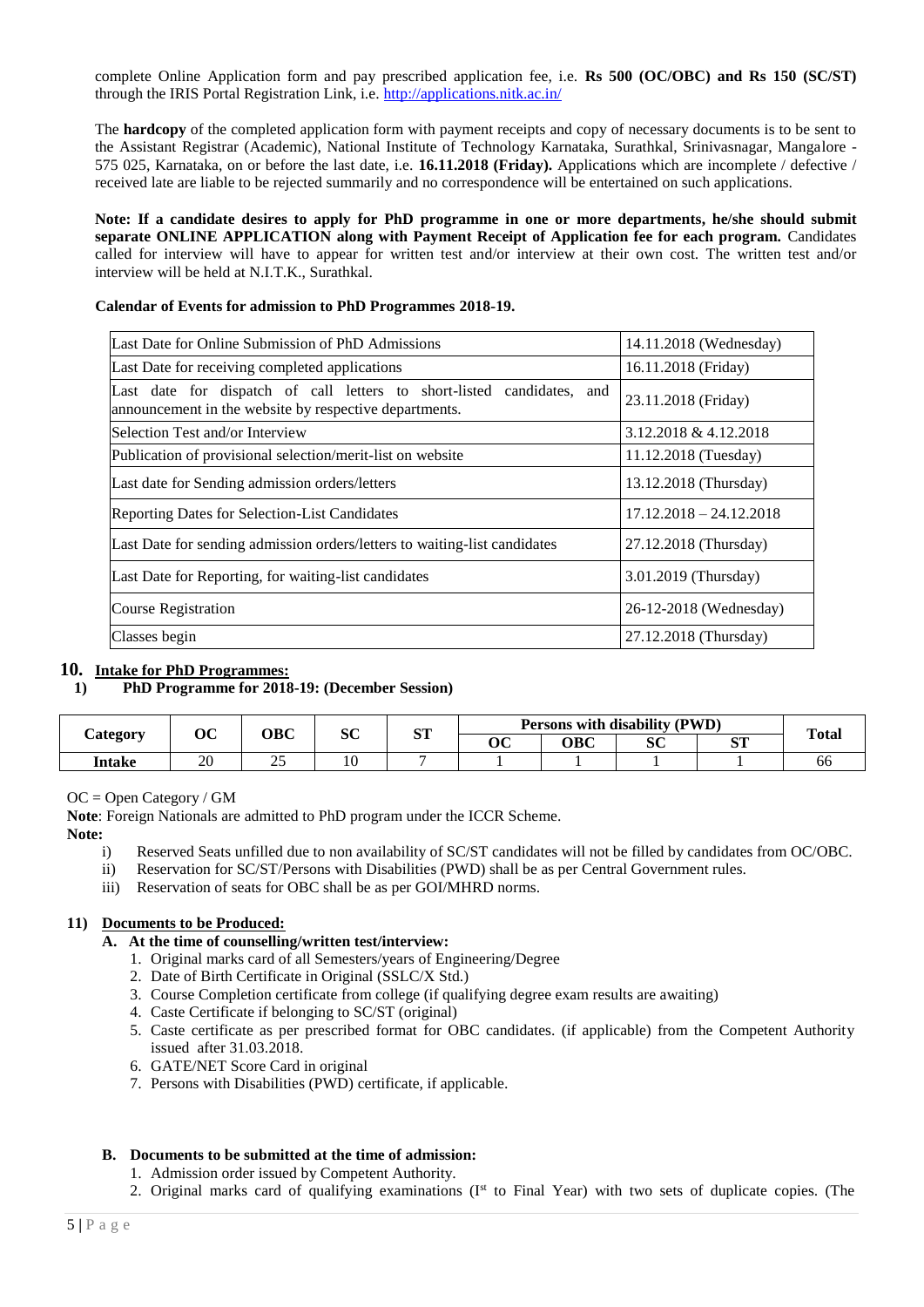spelling and order of the name should be same in all the years of marks card, degree certificate and Migration Certificate).

- 3. Course Completion certificate from college (if qualifying degree exam results are awaiting)
- 4. Original GATE Score Card.
- 5. Degree Certificate or Provisional Pass Certificate issued by the University.
- 6. Medical Certificate (general fitness).
- 7. Date of Birth Certificate in original(X Std. or SSLC)
- 8. Caste Certificate in case of SC/ST.
- 9. OBC Certificate (if applicable) from the competent authority issued after 31.03.2018.
- 10.Transfer Certificate
- 11.Conduct Certificate
- 12.Persons with Disabilities (PWD) certificate, if applicable.
- 13.Migration Certificate.

**Note:** OBC candidates have to furnish the OBC certificate as per prescribed format. **Candidate can download the prescribed format for OBC Certificate from the NITK website (i.e.** *[www.nitk.ac.in](http://www.nitk.ac.in/)***)** 

In case result of qualifying degree is awaited, provisional admission will be given subject to meeting eligibility requirements latest by **15th January, 2018**.

### 12. **Financial Assistance:**

#### **Ph D Programme:**

a) Full time research scholars are eligible for a fellowship of Rs. 25,000/- pm for the first two years and Rs. 28,000/ pm for the remaining two years on satisfactory progress. 150 Institute's fellowships are available at the Institute level which is flexible for department-wise allocation. The Research scholars have to assist in teaching and laboratory work assigned by the department and are eligible for 30 days vacation leave per year.

#### **13. FEE STRUCTURE FOR Ph.D. PROGRAMME for the year 2018-19:**

|                                                 | <b>First Year</b> |                          | <b>Second Year</b> |                | <b>Third Year</b>        |                          |
|-------------------------------------------------|-------------------|--------------------------|--------------------|----------------|--------------------------|--------------------------|
|                                                 | I Sem.            | II Sem.                  | III Sem.           | <b>IV Sem.</b> | <b>Odd Sem</b>           | Even sem.                |
| <b>Semester Fees</b>                            | Rs.               | Rs.                      | Rs.                | Rs.            | Rs.                      | Rs.                      |
| Tuition fee #                                   | 7500              | 7500                     | 7500               | 7500           | 7500                     | 7500                     |
| <b>Library Fees</b>                             | 1500              |                          | 1500               |                | 1500                     |                          |
| <b>Central Computing Facility</b>               | 750               |                          | 750                |                | 750                      |                          |
| <b>Student Activities Fee</b>                   | 2575              | $\overline{\phantom{0}}$ | 2525               | $\sim$         | 2525                     | ٠                        |
| Group Insurance coverage of students (Full Time | 350               |                          | 350                |                | 350                      |                          |
| Candidates only)                                |                   |                          |                    |                |                          |                          |
| <b>Thesis Evaluation Fees</b>                   | 5000              |                          |                    | ۰              |                          |                          |
|                                                 | One time          |                          |                    |                |                          |                          |
| Security Deposit (refundable)                   | 4000              |                          |                    | ۰              | -                        |                          |
| Institute Development Contribution (IDC)        | 1000              | 1000                     | ٠                  | Ξ.             | $\overline{\phantom{a}}$ | $\overline{\phantom{a}}$ |
| <b>Convocation Fee</b>                          | 1000              | 1000                     | ۰                  | ÷.             | $\sim$                   | ÷                        |
| Swimming Pool Fee                               | 500               | 500                      | $\overline{a}$     | ÷              | ÷.                       | $\overline{a}$           |
| Campus Development Fee                          | 500               | 500                      |                    | ۰              | $\overline{\phantom{a}}$ | $\blacksquare$           |
| Alumni Association                              | 1000              |                          |                    | ۰              |                          |                          |
| <b>Hostel Fee (for Hosteller)</b>               |                   |                          |                    |                |                          |                          |
| i) Admission Fee                                | 750               |                          |                    | $\overline{a}$ |                          |                          |
| ii) Hostel Rent (including water/electricity    |                   |                          |                    |                |                          |                          |
| charges)                                        | 5000              | 5000                     | 5000               | 5000           | 5000                     | 5000                     |
| i) Boys (Single room accommodation)             | 5000              | 5000                     | 5000               | 5000           | 5000                     | 5000                     |
| ii) Girls (Single room accommodation)           |                   |                          |                    |                |                          |                          |

#### **Note: Candidates those who have extended their programme beyond 3 years have to pay the same fee as of III year.**

#### **Fee structure for internal candidates for PhD programme. (Part time candidates)**

Tuition fee  $=$  Rs.5000 per year Institute Development Contribution = Rs.6000 first year Alumni Association =  $Rs.1000$  (one-time payment at the time admission)

### **Mess Fees (At Hostel Office) for Hostellers**